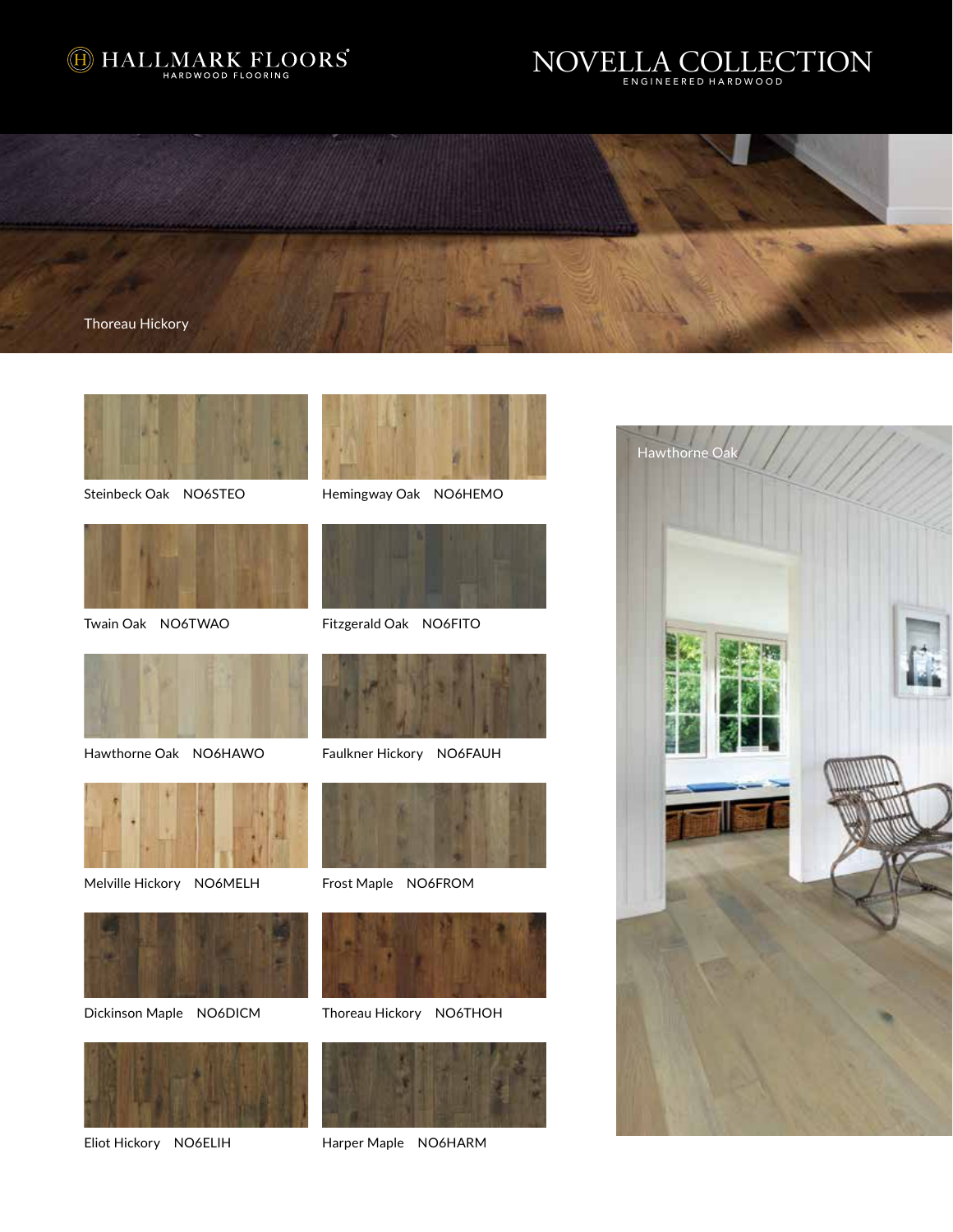<sup>1</sup> HALLMARK FLOORS



# Features

| Length:         | Up to 6'2" RL                                                                                                                                                                                                                               |
|-----------------|---------------------------------------------------------------------------------------------------------------------------------------------------------------------------------------------------------------------------------------------|
| Width:          | 6"                                                                                                                                                                                                                                          |
| Thickness:      | 7/16" nominal<br>Engineered<br>1.5mm Slice Cut Face                                                                                                                                                                                         |
| Finish:         | Nu Oil® (Oak)<br>TrueMark® Glaze Tek (Maple & Hickory)                                                                                                                                                                                      |
| Edge Detail:    | Handcrafted Microbevel                                                                                                                                                                                                                      |
| Certified:      | EPA - TSCA Title VI Compliant<br>3rd Party Certified - Responsibly Harvested                                                                                                                                                                |
| TrueCore:       | Third Party Certified                                                                                                                                                                                                                       |
| Warranty:       | Limited Lifetime residential finish Limited<br>Lifetime residential structural 3 year commercial<br>finish (Nu Oil <sup>®</sup> )<br>5 year commercial finish (Glaze Tek) 10 year<br>commercial structural                                  |
| Maintenance:    | Clean with Nu Oil® Floor Cleaner (Oak)<br>Clean with TrueClean Floor Cleaner (Maple & Hickory)<br>For full care and maintenance instructions visit<br>HallmarkFloors.com/Floor-Care-Maintenance                                             |
| <b>Benefits</b> |                                                                                                                                                                                                                                             |
| Finish:         | Protective low sheen - provides a truly natural wood floor (Oak)<br>Guaranteed quality and durability - long lasting finish<br>100% Renewable with Hallmark's Restoration Oil (Oak)<br>100% Renewable with Hallmark's XYZ (Maple & Hickory) |
| Wear Layer:     | Same visuals as 3/4" solid wood floors<br>Top layer provides lasting durability<br>Vertically sliced - Delivers greater strength                                                                                                            |
| Structure:      | Greater dimensional stability than 3/4" solid<br>Healthy indoor air quality                                                                                                                                                                 |

# Trim Options

| Stair Nose |
|------------|
| T-molding  |

Threshold

Reducer







Over Radiant Heat (Excluding Hickory)

Glue Down

Installs over: concrete, wood, vinyl floors and radiant heat systems. Above, on or below grade. See complete installation instructions. Hallmark Hickory and Solid products are not approved for installation over Radiant Heat.





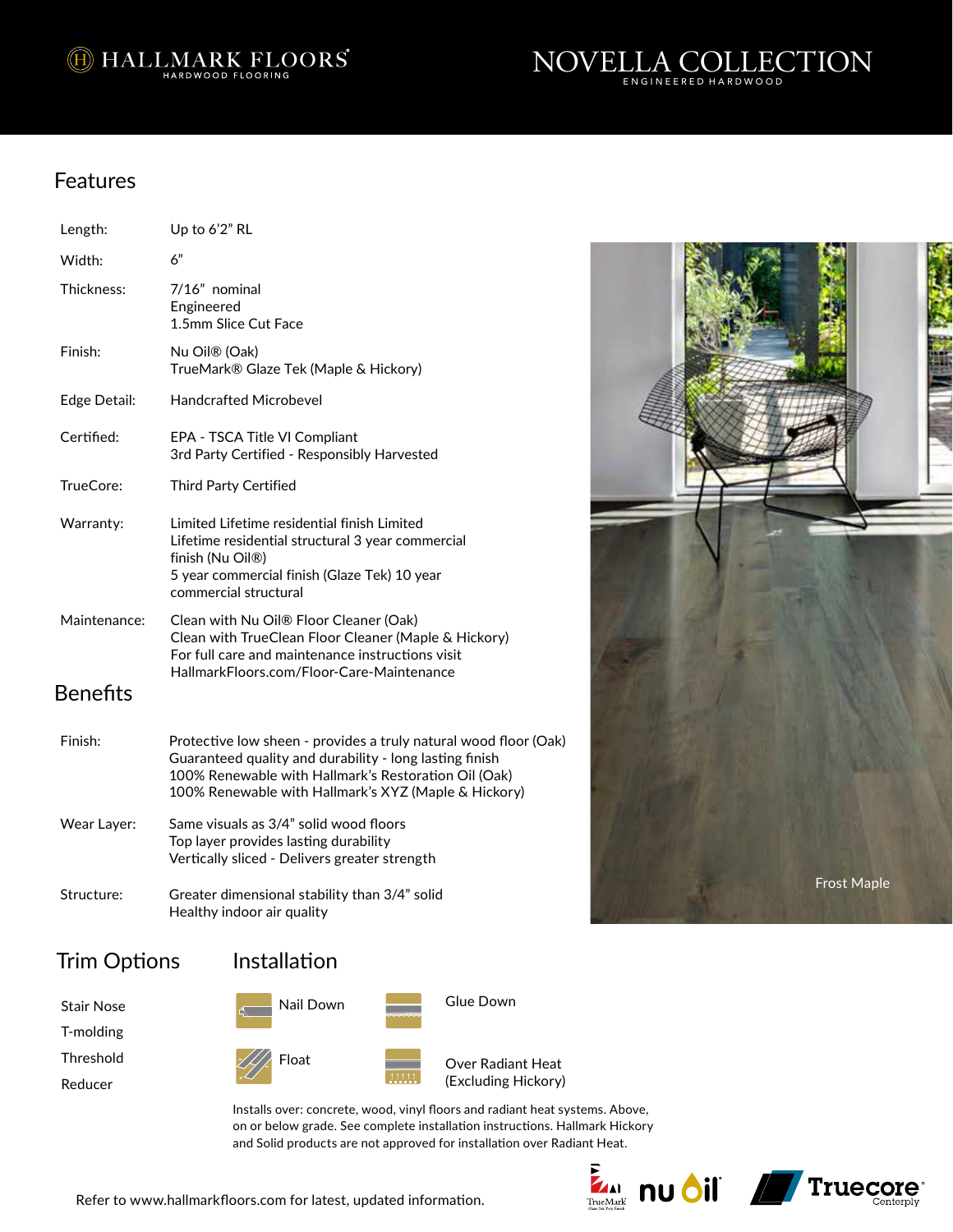



# Fumed Characteristics

What to Expect with Fumed Floors

- 1. Regional Variation
- 2. Batch Variation
- 3. Plank Variation

Fitzgerald Oak, Hawthorne Oak, Hemingway Oak, Steinbeck Oak, Twain Oak are Fumed.

Fuming simply deepens the natural colors and highlights the contrast of the wood planks without using stain to cover them. Our process creates a naturally richer, darker, clearer floor with a higher contrast of colors from board to board.

### What is Fumed Hardwood?

This is a natural accelerated aging process used to enhance the dark to light shades within every wood plank, batch & region. The deepening in color and variation is created by adding a natural oxidizing agent in a controlled environment to react with the naturally present tannins in the wood – Time, Temperature & Tannins (naturally present in the wood) mix to create one of a kind planks that we add to our Collections. While a very controlled environment and process, it is not 100% precise, every region, grove and tree produces individually unique high contrast color palette.

Learn more about the beauty of fuming, www.hallmarkfloors.com/the-beauty-of-fumedhardwood-floors/

## Wood Characteristics

Color, Graining & Natural Changes



Wood flooring is a natural product that will feature distinct color and graining between planks. Each board contains large to small knots, sap wood, and a high contrast within the natural and lighter stained visuals. Knots and voids may or may not be filled with dark putty.

Note: This sample may not be representative of your entire installed floor, for your reference and the latest updated information, please refer to hallmarkfloors.com to see our online room scenes and product galleries.

Before installation review the samples with the floor and verify our beautiful one of a kind floor is what you are expecting.

Installation constitutes acceptance.

# Light Characteristics

Light\* Exposure Over 48 Months Wood Floor Plank with Natural Finish

| <b>New Installation</b> |                 |                 |                  |
|-------------------------|-----------------|-----------------|------------------|
|                         |                 |                 |                  |
| 12 Months Later         | 24 Months Later | 48 Months Later | *All band widths |